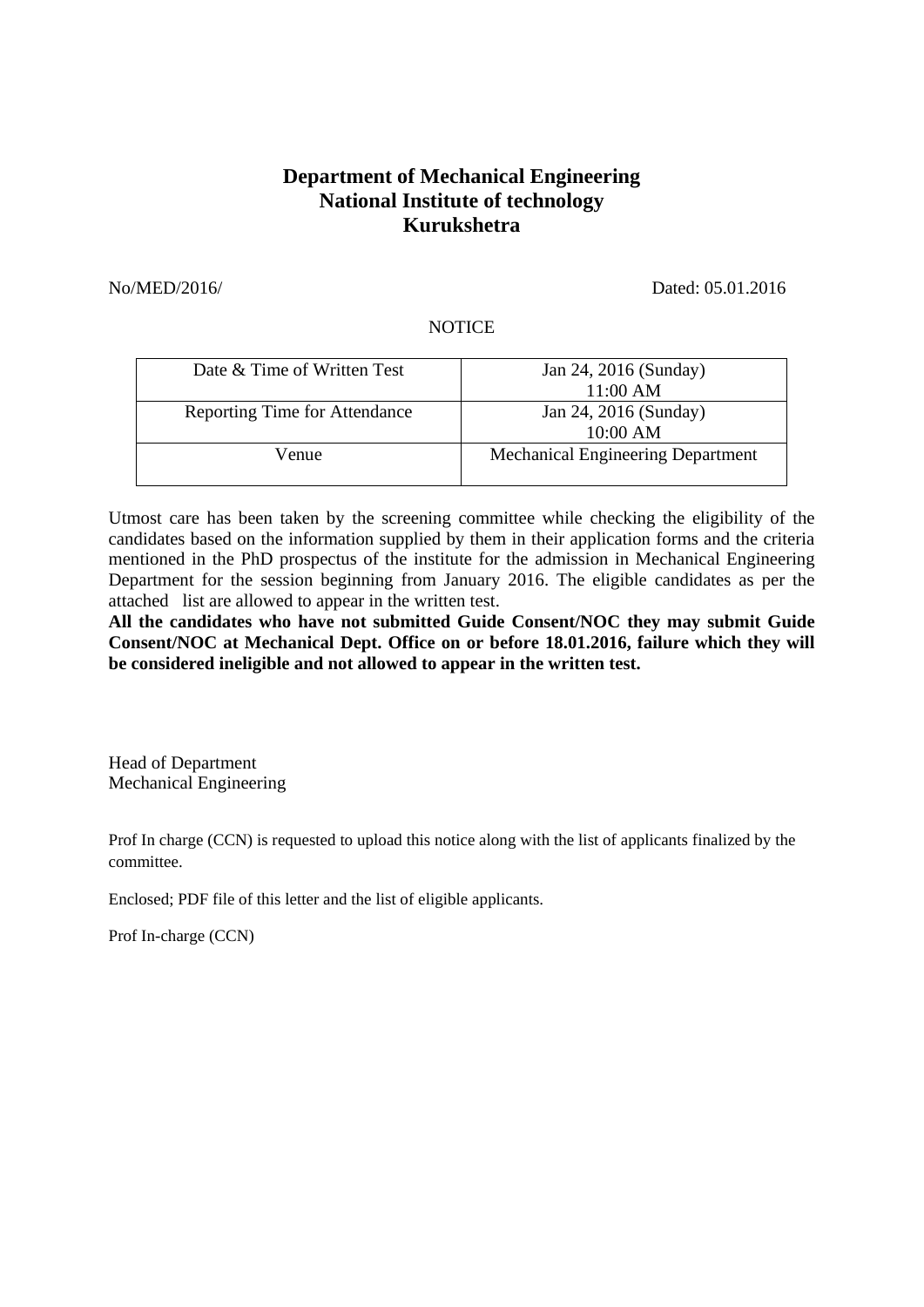| <b>Updated List of PhD Applicants</b> |                                          |                       |                                |               |                    |        |                                        |                        |                 |                 |                                      |  |
|---------------------------------------|------------------------------------------|-----------------------|--------------------------------|---------------|--------------------|--------|----------------------------------------|------------------------|-----------------|-----------------|--------------------------------------|--|
| Sl.                                   | <b>Name of Candidate</b>                 | <b>Father/Husband</b> | PhD<br><b>Marks/University</b> |               |                    |        |                                        | <b>Experience</b>      | <b>NOC</b>      | <b>Guide</b>    | <b>Remarks</b>                       |  |
| No.                                   |                                          | <b>Name</b>           | Program                        | <b>B.Tech</b> | <b>University</b>  | M.Tech | University                             |                        |                 | <b>Consent</b>  |                                      |  |
| $\mathbf{1}$                          | PRAVEEN TR                               | Ramachandraian B      | <b>FULL</b>                    | 61.42         | <b>VTU</b>         | 80.13  | Bangalore<br>University                | NA                     | <b>NA</b>       | NO              | Not Eligible<br><b>Guide Consent</b> |  |
| $\overline{2}$                        | <b>MOHAMMAD UMAIR</b><br><b>ZAKI</b>     | Mohammad<br>Shamim    | <b>FULL</b>                    | 69.80         | <b>UPTU</b>        | 69.80  | <b>UPTU</b>                            | <b>NA</b>              | <b>NA</b>       | <b>YES</b>      | Eligible                             |  |
| $\overline{3}$                        | <b>MUKESH TAK</b>                        | S R Tak               | <b>FULL</b>                    | 69.87         | JNVU.<br>Jodhpur   | 68.28  | JNVU,<br>Jodhpur                       | <b>NA</b>              | <b>NA</b>       | NO              | Not Eligible<br><b>Guide Consent</b> |  |
| $\overline{4}$                        | PANKAJ BHATIA                            | Joginder Singh        | <b>FULL</b>                    | 71.10         | PTU,<br>Jalandhar  | 8.08   | NIT<br>Kurukshetra                     | <b>NA</b>              | <b>NA</b>       | <b>YES</b>      | Eligible                             |  |
| 5                                     | <b>VIKAS DAGAR</b>                       | <b>Balwan Singh</b>   | <b>PART</b>                    | 64.77         | MDU,<br>Rohtak     | 8.01   | Thapar<br>University                   | 9 years 8<br>months    | $\overline{NO}$ | <b>YES</b>      | Not Eligible<br><b>NOC</b>           |  |
| 6                                     | <b>AJAY PRATAP SINGH</b>                 | Jay Prakash Singh     | <b>PART</b>                    | 62.07         | <b>UPTU</b>        | 6.85   | <b>MNNIT</b>                           | 5 years 4<br>months    | <b>YES</b>      | <b>YES</b>      | Eligible                             |  |
| $\tau$                                | <b>DEEPAK KUMAR</b><br><b>SINGH</b>      | JPN Singh             | <b>PART</b>                    | 65.68         | <b>UPTU</b>        | 6.95   | <b>BITS Pilani</b>                     | 5 years 4<br>months    | <b>YES</b>      | <b>YES</b>      | Eligible                             |  |
| 8                                     | <b>HIMANSHU</b><br><b>AGRAWAL</b>        | A K Agrawal           | <b>FULL</b>                    | 67.44         | <b>UPTU</b>        | 9.03   | $\overline{\text{NIT}}$<br>Kurukshetra | NA                     | <b>NA</b>       | <b>YES</b>      | Eligible                             |  |
| 9                                     | <b>SANDEEP KUMAR</b>                     | Om Prakash            | <b>FULL</b>                    | 7.97          | NIT<br>Kurukshetra | 6.88   | NIT<br>Kurukshetra                     | NA                     | <b>NA</b>       | <b>YES</b>      | Eligible                             |  |
| 10                                    | <b>ABHISHEK KUMAR</b><br><b>UPADHYAY</b> | R P Upadhyay          | <b>PART</b>                    | 62.55         | AMIE (IE)          | 7.75   | NIT<br>Kurukshetra                     | $1$ year $5$<br>months | <b>YES</b>      | <b>YES</b>      | Eligible                             |  |
| 11                                    | <b>MAYANK BHARDWAJ</b>                   | Rajender Bhawdwaj     | <b>FULL</b>                    | 71.81         | <b>KUK</b>         | 9.23   | <b>KUK</b>                             | NA                     | <b>NA</b>       | <b>YES</b>      | Eligible                             |  |
| 12                                    | <b>DINESH RATHEE</b>                     | Rajvir Singh          | <b>PART</b>                    | 70.04         | MDU,<br>Rohtak     | 68.80  | GJUS&T,<br>Hisar                       | 3 years 7<br>months    | <b>YES</b>      | <b>YES</b>      | Eligible                             |  |
| 13                                    | <b>ABHISHAKE</b><br><b>CHAUDHARY</b>     | Jogendra Singh        | <b>PART</b>                    | 75.30         | CCSU,<br>Meerut    | 7.74   | NIT<br>Kurukshetra                     | 5 years 9<br>months    | <b>YES</b>      | <b>YES</b>      | Eligible                             |  |
| 14                                    | AJEET PRATAP SINGH                       | Sukhendra Singh       | <b>FULL</b>                    | 72.85         | <b>GBTU</b>        | 7.12   | <b>NIT Calicut</b>                     | <b>NA</b>              | <b>NA</b>       | NO              | Not Eligible<br><b>Guide Consent</b> |  |
| 15                                    | <b>SAURABH RANJAN</b>                    | V B Singh             | <b>FULL</b>                    | 72.70         | <b>WBUT</b>        | 86.90  | <b>BIT Mesra</b>                       | NA                     | <b>NA</b>       | $\overline{NO}$ | Not Eligible<br><b>Guide Consent</b> |  |
| 16                                    | RAJARSHI MONDAL                          | Late L K Mondal       | <b>FULL</b>                    | 69.60         | <b>WBUT</b>        | 8.13   | <b>NITTR</b><br>Kolkata                | NA                     | <b>NA</b>       | NO              | Not Eligible<br><b>Guide Consent</b> |  |
| 17                                    | <b>SUNNY BHATIA</b>                      | A K Bhatia            | <b>PART</b>                    | 66.06         | MDU,<br>Rohtak     | 8.47   | JU,<br>Faridabad                       | 6 years                | <b>YES</b>      | <b>YES</b>      | Eligible                             |  |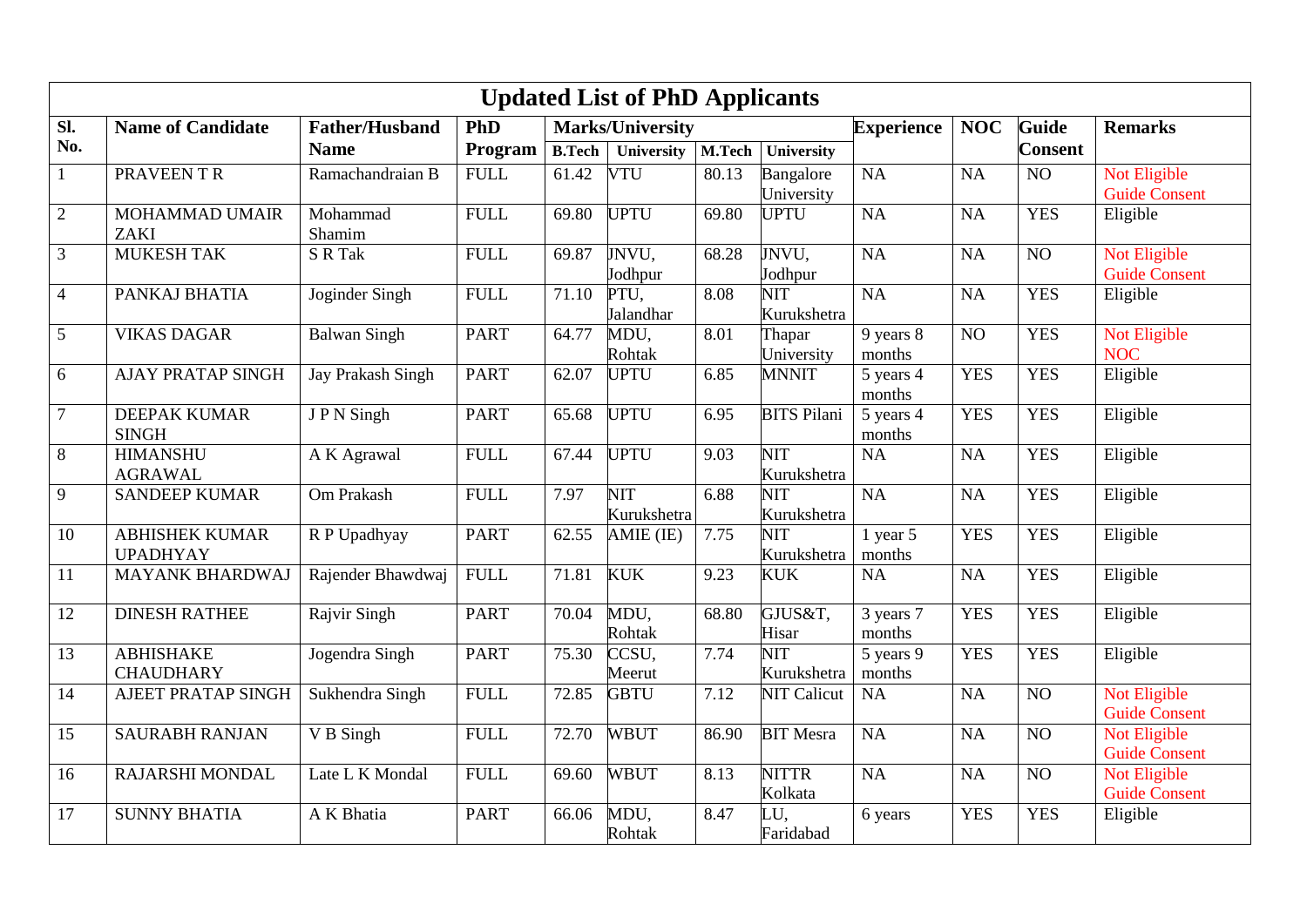| 18 | MRIGENDRA SINGH                     | Virendra Singh              | <b>FULL</b> | 70.04 | RGPV,<br>Bhopal       | 8.06               | SGSITS,<br>Indore         | <b>NA</b>           | NA              | NO              | Not Eligible<br><b>Guide Consent</b>        |
|----|-------------------------------------|-----------------------------|-------------|-------|-----------------------|--------------------|---------------------------|---------------------|-----------------|-----------------|---------------------------------------------|
| 19 | <b>KAMLESH KUMAR</b>                | Triveni Singh               | <b>FULL</b> | 77.16 | RGPV,<br>Bhopal       | 7.20               | <b>MNNIT</b><br>Allahabad | <b>NA</b>           | NA              | <b>YES</b>      | Eligible                                    |
| 20 | DEEPAK RATHORIYA                    | Ram Dayal<br>Rathoriya      | <b>PART</b> | 63.81 | DAV,<br>Indore        | 7.91               | RGPV,<br>Bhopal           | 2 years 4<br>months | NO              | N <sub>O</sub>  | Not Eligible<br>NOC, Guide<br>Consent       |
| 21 | <b>MANISH SHARMA</b>                | Omprakash Sharma            | <b>FULL</b> | 65.72 | <b>RTU</b>            | 8.18               | MANIT,<br>Bhopal          | <b>NA</b>           | <b>NA</b>       | <b>YES</b>      | Eligible                                    |
| 22 | <b>JITENDRA KUMAR</b>               | Puttan Lal                  | <b>FULL</b> | 70.98 | <b>UPTU</b>           | 7.99               | MANIT,<br>Bhopal          | <b>NA</b>           | <b>NA</b>       | <b>YES</b>      | Eligible                                    |
| 23 | <b>RAJESH KUMAR</b>                 | Ram Avtar Saini             | <b>FULL</b> | 72.41 | MDU,<br>Rohtak        | 8.43               | <b>NIT</b><br>Kurukshetra | <b>NA</b>           | <b>NA</b>       | <b>YES</b>      | Eligible                                    |
| 24 | <b>SACHIN GUPTA</b>                 | Rajkumar Gupta              | <b>FULL</b> | 75.16 | MDU,<br>Rohtak        | 8.72               | <b>NIT</b><br>Kurukshetra | $\overline{NA}$     | <b>NA</b>       | NO              | Not Eligible<br><b>Guide Consent</b>        |
| 25 | <b>JASKARANJEET</b><br><b>SINGH</b> | Paramjeet Singh             | <b>FULL</b> | 74.70 | PTU,<br>Jalandhar     | 75.60              | PU, Patiala               | <b>NA</b>           | <b>NA</b>       | N <sub>O</sub>  | Not Eligible<br><b>Guide Consent</b>        |
| 26 | <b>SUNIL KUMAR</b>                  | <b>Late Ramesh</b><br>Kumar | <b>FULL</b> | 75.18 | MDU,<br>Rohtak        | $\overline{7}2.00$ | GJUS&T,<br>Hisar          | <b>NA</b>           | <b>NA</b>       | <b>YES</b>      | Eligible                                    |
| 27 | <b>MANINDER SINGH</b>               | <b>Gurchand Singh</b>       | <b>FULL</b> | 71.78 | PTU,<br>Jalandhar     | 74.70              | PEC.<br>Chandigarh        | $\overline{NA}$     | $\overline{NA}$ | $\overline{NO}$ | Not Eligible<br><b>Guide Consent</b>        |
| 28 | PRASHANT TRIPATHI                   | Beta Lal Tripathi           | <b>PART</b> | 66.90 | CSA,<br>Kanpur        | 7.08               | SLIET,<br>Longowal        | 2 years 5<br>months | <b>YES</b>      | $\overline{NO}$ | Not Eligible<br><b>Guide Consent</b>        |
| 29 | <b>HIMANI GAUTAM</b>                | Ram Avtar Gautam            | <b>FULL</b> | 63.00 | YMCAUST,<br>Faridabad | 75.00              | YMCAUST,<br>Faridabad     | <b>NA</b>           | NA              | $\overline{NO}$ | Not Eligible<br><b>Guide Consent</b>        |
| 30 | <b>AJAY KUMAR</b>                   | <b>Budhi Singh</b>          | <b>FULL</b> | 65.59 | HPU,<br>Shimla        | 7.27               | <b>NIT Srinagar</b>       | <b>NA</b>           | $\overline{NA}$ | $\overline{NO}$ | Not Eligible<br><b>Guide Consent</b>        |
| 31 | <b>MANPREET SINGH</b>               | <b>Bahader Singh</b>        | <b>FULL</b> | 77.90 | PTU,<br>Jalandhar     | 86.50              | PEC,<br>Chandigarh        | NA                  | $\overline{NA}$ | $\overline{NO}$ | <b>Not Eligible</b><br><b>Guide Consent</b> |
| 32 | <b>SHASHI LATA</b>                  | Chandra Prakash             | <b>FULL</b> | 63.85 | MJPRU,<br>Bareilly    | 69.73              | <b>NIT</b><br>Jalandhar   | $\overline{NA}$     | NA              | $\overline{NO}$ | <b>Not Eligible</b><br><b>Guide Consent</b> |
| 33 | <b>GOURAV SARDANA</b>               | Keshvanand<br>Sardana       | <b>FULL</b> | 74.26 | MDU,<br>Rohtak        | 67.93              | GJUS&T,<br>Hisar          | $\overline{NA}$     | <b>NA</b>       | <b>YES</b>      | Eligible                                    |
| 34 | SHAILENDER SINGH                    | <b>Sughar Singh</b>         | <b>FULL</b> | 62.00 | MBM,<br>Jodhapur      | $\overline{72.00}$ | MBM,<br>Jodhapur          | <b>NA</b>           | NA              | NO              | Not Eligible<br><b>Guide Consent</b>        |
| 35 | <b>MANOJ DAHIYA</b>                 | Om Parkash Dahiya           | <b>PART</b> | 61.29 | MDU,<br>Rohtak        | 7.01               | NIT<br>Kurukshetra        | 3 years             | <b>YES</b>      | <b>YES</b>      | Eligible                                    |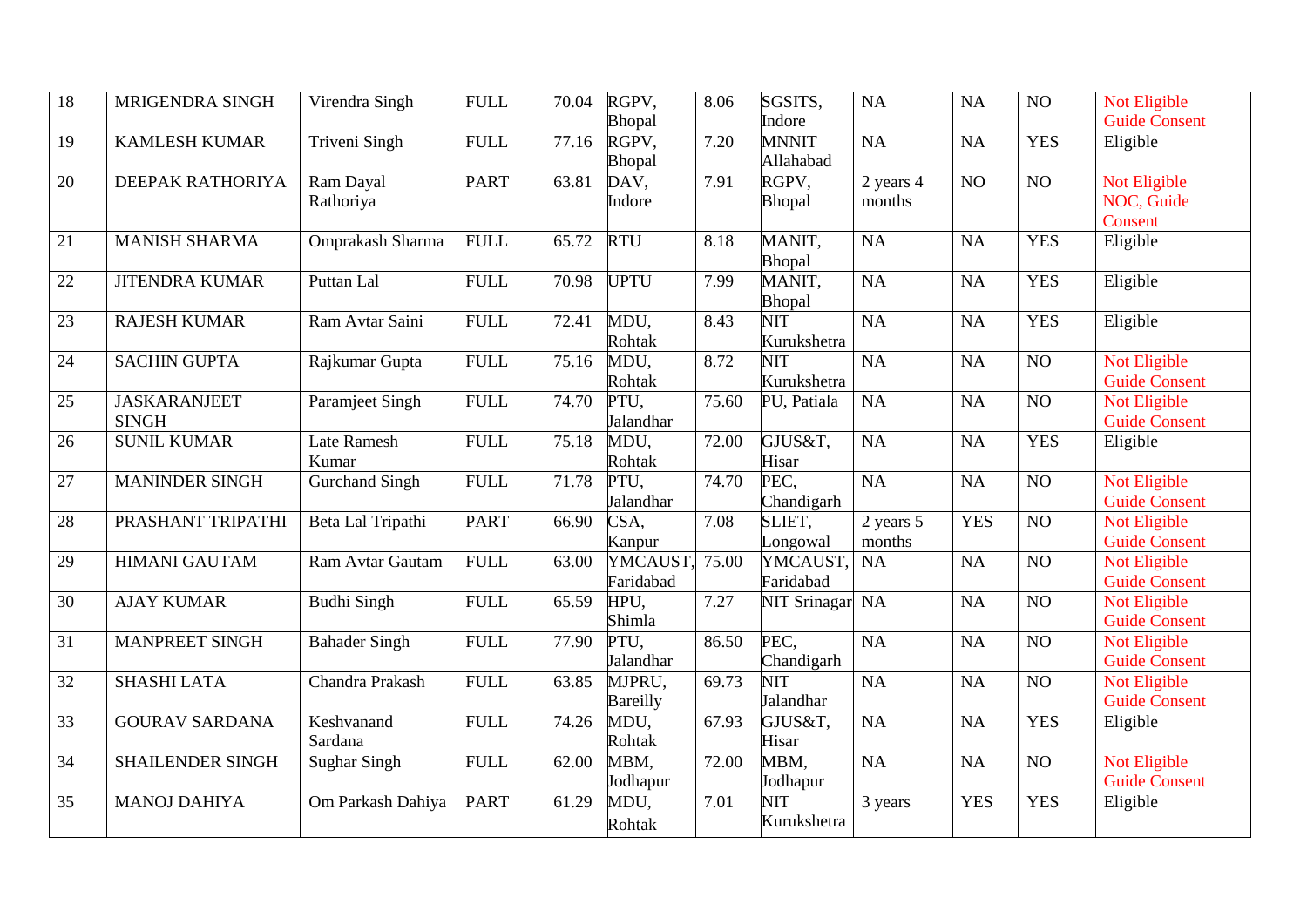| 36              | <b>SATPAL KUNDU</b>                     | Om Parkash                   | <b>PART</b> | 69.00              | MDU,<br>Rohtak        | 63.27 | GJUS&T,<br>Hisar            | 2 years 6<br>months | <b>YES</b> | <b>YES</b>      | Eligible                                    |
|-----------------|-----------------------------------------|------------------------------|-------------|--------------------|-----------------------|-------|-----------------------------|---------------------|------------|-----------------|---------------------------------------------|
| 37              | <b>VIKAS KUMAR</b>                      | Krishan Pal                  | <b>FULL</b> | 68.11              | <b>KUK</b>            | 75.83 | <b>KUK</b>                  | NA                  | NA         | NO              | <b>Not Eligible</b><br><b>Guide Consent</b> |
| 38              | <b>MOHIT SHARMA</b>                     | Satish Sharma                | <b>FULL</b> | 68.9               | <b>KUK</b>            | 8.11  | Thapar<br>University        | $\overline{NA}$     | NA         | <b>YES</b>      | Eligible                                    |
| 39              | ISHAN AGGARWAL                          | Sudesh Kumar                 | <b>FULL</b> | 70.93              | <b>KUK</b>            | 9.12  | <b>KUK</b>                  | NA                  | NA         | NO              | Not Eligible<br><b>Guide Consent</b>        |
| 40              | <b>SUDHIR KUMAR</b>                     | <b>Basudeo Paswan</b>        | <b>FULL</b> | 80.92              | AKU,<br><b>PATNA</b>  | 72.52 | <b>NIT Patna</b>            | NA                  | NA         | $\overline{NO}$ | <b>Not Eligible</b><br><b>Guide Consent</b> |
| 41              | <b>ARVIND KUMAR</b>                     | Ram Avtar                    | <b>FULL</b> | 58.20              | <b>UPTU</b>           | 63.63 | NIT<br>Srinagar             | <b>NA</b>           | <b>NA</b>  | $\overline{NO}$ | <b>Not Eligible</b><br><b>Guide Consent</b> |
| 42              | <b>AMIT KUMAR SINGH</b>                 | Suresh Kumar<br>Singh        | <b>PART</b> | 67.12              | UTU                   | 7.40  | <b>MNNIT</b><br>Allahabad   | 2 years 6<br>months | NO         | $\overline{NO}$ | Not Eligible<br>NOC, Guide<br>Consent       |
| 43              | <b>AMIT KUMAR SINGH</b>                 | Suresh Kumar<br>Singh        | <b>FULL</b> | $\overline{6}1.12$ | UTU                   | 7.40  | <b>MNNIT</b><br>Allahabad   | NA                  | NA         | $\overline{NO}$ | Not Eligible<br><b>Guide Consent</b>        |
| 44              | <b>JITENDER DAHIYA</b>                  | <b>Balwan Singh</b>          | <b>PART</b> | 63.68              | MDU,<br>Rohtak        | 7.78  | YMCAUST,<br>Faridabad       | 4 years 5<br>months | <b>YES</b> | $\overline{NO}$ | Not Eligible<br><b>Guide Consent</b>        |
| 45              | <b>SUNIL</b>                            | Mange Ram                    | <b>FULL</b> | 80.87              | YMCAUST.<br>Faridabad | 58.54 | YMCAUST,<br>Faridabad       | <b>NA</b>           | NA         | $\overline{NO}$ | <b>Not Eligible</b><br><b>Guide Consent</b> |
| 46              | <b>PUSHPENDRA</b><br>YADAV              | Soran Singh                  | <b>FULL</b> | 67.12              | <b>UPTU</b>           | 7.43  | MANIT,<br>Bhopal            | NA                  | NA         | $\overline{NO}$ | Not Eligible<br><b>Guide Consent</b>        |
| 47              | <b>MUNDHE PRAVIN</b><br>PANDURANG KAMAL | Pandrung Devaji<br>Mundhe    | <b>FULL</b> | 69.33              | VRCE,<br>Nagpur       | 67.00 | MU,<br>Mumbai               | NA                  | NA         | NO              | Not Eligible<br><b>Guide Consent</b>        |
| 48              | <b>KHALID HUSSAIN</b><br><b>ANSARI</b>  | Hamid Hussain<br>Ansari      | <b>FULL</b> | 63.36              | <b>UPTU</b>           | 7.64  | SVNIT,<br>Surat             | NA                  | NA         | $\overline{NO}$ | Not Eligible<br><b>Guide Consent</b>        |
| 49              | <b>NARENDRA KUMAR</b>                   | <b>Shyam Sunder</b><br>Singh | <b>PART</b> | 74.79              | <b>VTU</b>            | 8.38  | NIT<br>Jalandhar            | 7 years             | NO         | <b>YES</b>      | Not Eligible<br><b>NOC</b>                  |
| 50              | PHOOL KUMAR                             | <b>Balwan Singh</b>          | <b>PART</b> | 69.50              | <b>KUK</b>            | 68.90 | <b>KUK</b>                  | 1 years 9<br>months | <b>YES</b> | <b>YES</b>      | Eligible                                    |
| $\overline{51}$ | <b>AMIT MEENA</b>                       | Prabhu Lal                   | <b>PART</b> | 57.30              | <b>RU</b>             | 7.29  | <b>IIT</b><br><b>Bombay</b> | 3 years             | <b>YES</b> | <b>YES</b>      | Eligible                                    |
| 52              | <b>KULDEEP KUMAR</b>                    | Dayal Singh                  | <b>FULL</b> | 68.84              | <b>KUK</b>            | 8.00  | SLIET,<br>Longowal          | NA                  | NA         | <b>YES</b>      | Eligible                                    |
| 53              | <b>SUSHMA</b>                           | Dharambir Singh              | <b>FULL</b> | 68.62              | MDU,<br>Rohtak        | 73.37 | MDU,<br>Rohtak              | NA                  | NA         | <b>YES</b>      | Eligible                                    |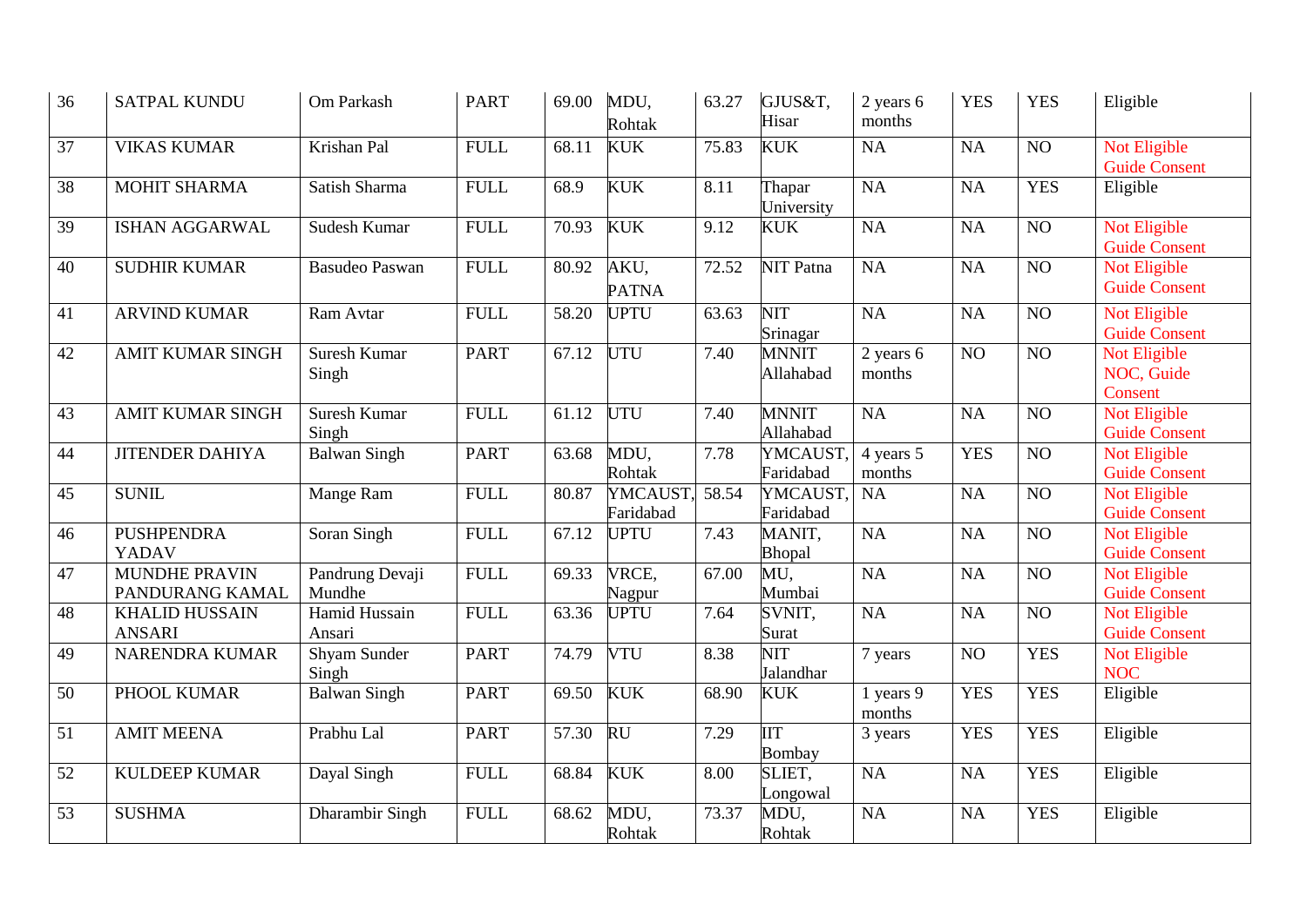| 54 | <b>ANKIT AGARWAL</b>                  | Shatrughan<br>Aggarwal                   | <b>FULL</b> | 73.25 | GGSIU,<br>Delhi        | 74.65 | <b>DTU</b>                          | NA                   | NA         | <b>YES</b>       | Eligible                                              |
|----|---------------------------------------|------------------------------------------|-------------|-------|------------------------|-------|-------------------------------------|----------------------|------------|------------------|-------------------------------------------------------|
| 55 | PATIL PANKAJ<br><b>LILADHAR</b>       | Patil Liladhar                           | <b>FULL</b> | 71.92 | NMU,<br>Jalgaon        | 78.83 | RGPV,<br>Bhopal                     | NA                   | NA         | N <sub>O</sub>   | Not Eligible<br><b>Guide Consent</b>                  |
| 56 | <b>PRASANTA</b><br><b>MAJUMDER</b>    | Amal Chandra<br>Majumder                 | <b>FULL</b> | 75.00 | TIT,<br>Agartala       | 8.56  | NIT<br>Agartala                     | $\overline{NA}$      | NA         | $\overline{NO}$  | Not Eligible<br><b>Guide Consent</b>                  |
| 57 | <b>TANAY RUDRA PAUL</b>               | Late Ramesh<br><b>Chander Rudra Paul</b> | <b>FULL</b> | 68.90 | TIT.<br>Agartala       | 8.41  | <b>NIT</b><br>Agartala              | $\overline{NA}$      | NA         | N <sub>O</sub>   | Not Eligible<br><b>Guide Consent</b>                  |
| 58 | <b>VASUDEV SINGH</b><br><b>SENGAR</b> | V.S. Sengar                              | <b>FULL</b> | 77.34 | RGPV,<br><b>Bhopal</b> | 7.93  | $\overline{\text{NIT}}$<br>Rourkela | NA                   | NA         | $\overline{NO}$  | Not Eligible<br><b>Guide Consent</b>                  |
| 59 | <b>RAJAN BANSAL</b>                   | <b>B.B.</b> Bansal                       | <b>PART</b> | 67.68 | PTU,<br>Jalandhar      | 69.13 | PTU,<br>Jalandhar                   | 13 years 9<br>months | <b>YES</b> | <b>YES</b>       | Eligible                                              |
| 60 | <b>ARUN LAL</b>                       | Ram Lal                                  | <b>FULL</b> | 61.27 | <b>KUK</b>             | 8.03  | NIT<br>Jalandhar                    | NA                   | NA         | NO               | Not Eligible<br><b>Guide Consent</b>                  |
| 61 | <b>RAJEEV KUMAR</b><br><b>TYAGI</b>   | Som Prakash Tyagi                        | <b>FULL</b> | 65.00 | <b>RMLAU</b>           | 76.20 | SU, Meerut                          | <b>NA</b>            | NA         | NO               | Not Eligible<br><b>Guide Consent</b>                  |
| 62 | <b>SANJEEV YADAV</b>                  | Om Prakash                               | <b>FULL</b> | 67.00 | GGSIU,<br>Delhi        | 73.00 | <b>DTU</b>                          | NA                   | NA         | $\overline{N}$ O | Not Eligible<br><b>Guide Consent</b>                  |
| 63 | <b>MANISH KUMAR</b>                   | Charan Singh                             | <b>FULL</b> | 81.32 | MDU,<br>Rohtak         | 65.02 | MBU,<br>Solan                       | <b>NA</b>            | NA         | NO               | Not Eligible<br><b>Guide Consent</b>                  |
| 64 | <b>JUGNU</b>                          | Lakhpat Rai                              | <b>PART</b> | 64.93 | <b>KUK</b>             | 66.31 | DCRUST,<br>Murthal                  | 3 years 10<br>months | <b>YES</b> | <b>YES</b>       | Eligible                                              |
| 65 | <b>PRANSHU</b><br><b>SHRIVASTAVA</b>  | Mahesh Kumar<br>Shrivastva               | <b>FULL</b> | 70.60 | <b>KUK</b>             | 8.65  | <b>MANIT</b><br>Bhopal              | NA                   | NA         | <b>YES</b>       | Eligible                                              |
| 66 | <b>GAGAN DEEP</b><br><b>CHAWLA</b>    | Jagdish Lal Chawla                       | <b>PART</b> | 73.98 | <b>KUK</b>             | 9.50  | <b>NIT</b><br>Kurukshetra           | 6 years 4<br>months  | <b>YES</b> | <b>YES</b>       | Eligible                                              |
| 67 | <b>NAVEEN SHARMA</b>                  | Ganga Dutt Sharma                        | <b>PART</b> | 66.65 | <b>KUK</b>             | 67.27 | PTU,<br>Jalandhar                   | 4 years              | <b>YES</b> | <b>YES</b>       | Not Eligible<br><b>Regular Experience</b><br>Required |
| 68 | DEEPAK GUPTA                          | Ram Krishan                              | <b>PART</b> | 70.67 | <b>KUK</b>             | 8.00  | MMU,<br>Mullana                     | 8 years 5<br>months  | <b>YES</b> | <b>YES</b>       | Eligible                                              |
| 69 | <b>BHUPENDER KUMAR</b>                | Ram Nath                                 | <b>PART</b> | 61.68 | REC, KUK               | 7.10  | <b>KUK</b>                          | 1 year 2<br>months   | <b>YES</b> | <b>YES</b>       | Eligible                                              |
| 70 | <b>JASVINDER KUMAR</b>                | Faqir Chand                              | <b>PART</b> | 66.50 | <b>KUK</b>             | 7.50  | <b>KUK</b>                          | 2 years 2<br>months  | <b>YES</b> | <b>YES</b>       | Eligible                                              |
| 71 | <b>ANKUR GARG</b>                     | Satish Garg                              | <b>PART</b> | 71.80 | <b>KUK</b>             | 7.60  | PEC.<br>Chandigarh                  | 2 years 11<br>months | <b>YES</b> | <b>YES</b>       | Eligible                                              |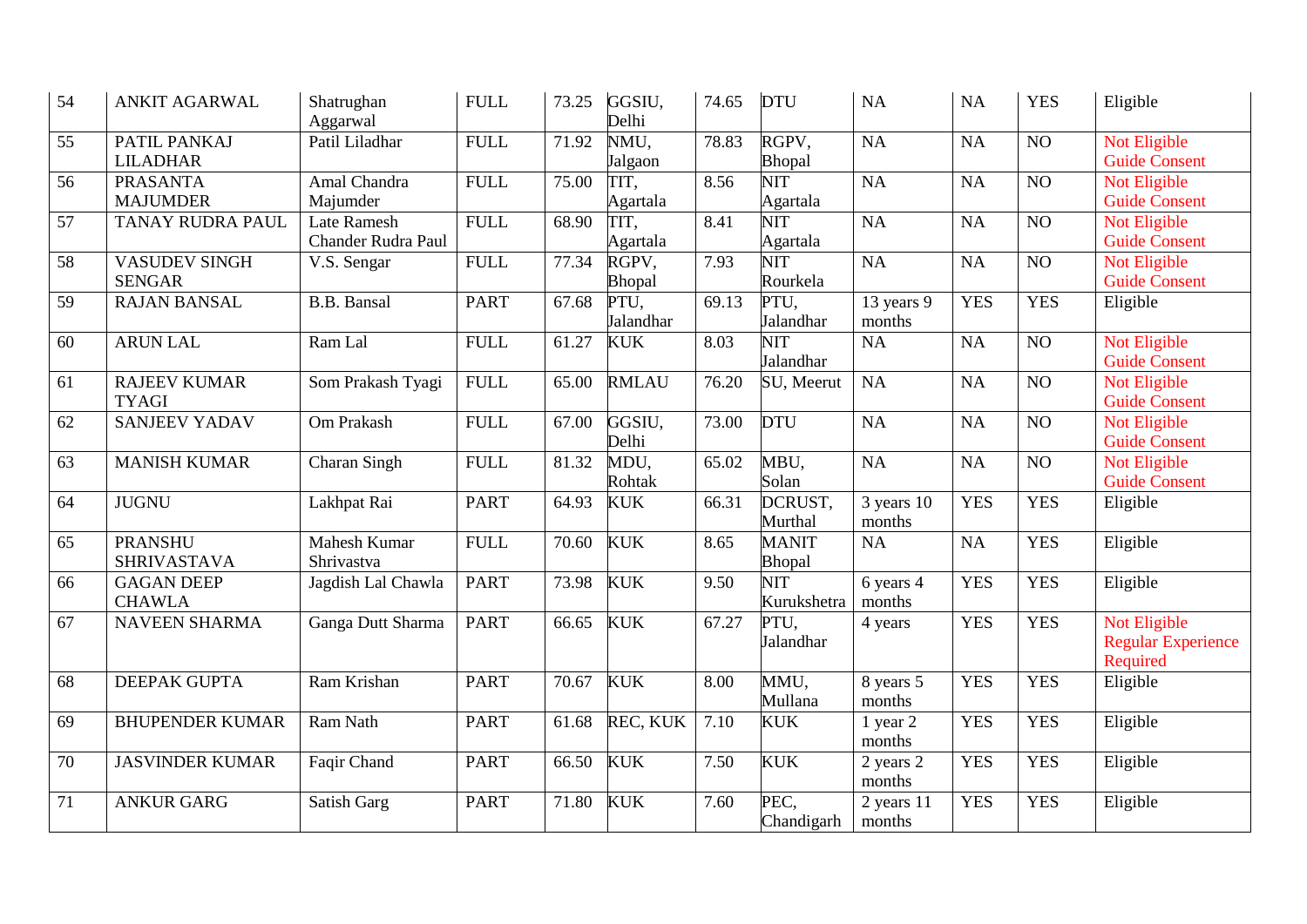| 72 | <b>ROSHAN RAMAN</b>                     | Ramanath<br>Choudhary          | <b>PART</b>  | 69.70 | <b>UPTU</b>        | 82.40 | DAV, Indore               | 2 years 2<br>months  | <b>YES</b> | <b>YES</b>      | Eligible                                    |
|----|-----------------------------------------|--------------------------------|--------------|-------|--------------------|-------|---------------------------|----------------------|------------|-----------------|---------------------------------------------|
| 73 | <b>SOUMIL ARORA</b>                     | Rajiv Arora                    | <b>FULL</b>  | 74.97 | GGSIU,<br>Delhi    | 8.06  | PEC,<br>Chandigarh        | <b>NA</b>            | NA         | NO              | Not Eligible<br><b>Guide Consent</b>        |
| 74 | RAHUL SHARMA                            | Vijender Kumar                 | <b>PART</b>  | 76.28 | <b>UPTU</b>        | 62.34 | <b>MNIT</b><br>Jaipur     | 5 years 6<br>months  | <b>YES</b> | <b>YES</b>      | Eligible                                    |
| 75 | <b>AMMNENI SYAM</b><br><b>PRASAD</b>    | Ammineni<br>Rathnakar Naidu    | <b>FULL</b>  | 70.60 | JNTU,<br>Hyderabad | 87.70 | JNTU,<br>Hyderabad        | NA                   | NA         | NO              | Not Eligible<br><b>Guide Consent</b>        |
| 76 | <b>HITENDRA SINGH</b>                   | Om Parkash Saran               | <b>FULL</b>  | 58.48 | <b>UPTU</b>        | 72.20 | <b>MNNIT</b><br>Allahabad | <b>NA</b>            | NA         | $\overline{NO}$ | Not Eligible<br><b>Guide Consent</b>        |
| 77 | <b>DHANANJAY KUMAR</b>                  | <b>Yugal Kishore</b><br>Prasad | <b>FULL</b>  | 64.97 | <b>CUCEK</b>       | 77.90 | RGTU,<br>Bhopal           | <b>NA</b>            | <b>NA</b>  | NO              | Not Eligible<br><b>Guide Consent</b>        |
| 78 | <b>RANA VEER PRATAP</b><br><b>SINGH</b> | <b>Anil Kumar Singh</b>        | <b>FULL</b>  | 63.46 | <b>UPTU</b>        | 7.62  | <b>MNIT</b><br>Jaipur     | NA                   | NA         | $\overline{NO}$ | Not Eligible<br><b>Guide Consent</b>        |
| 79 | <b>SUKHVIR YADAV</b>                    | Sumer Singh Yadav              | <b>PART</b>  | 67.20 | <b>KUK</b>         | 70.33 | PU,<br>Chandigarh         | 8 years              | <b>YES</b> | <b>YES</b>      | Eligible                                    |
| 80 | PANKAJ KUMAR                            | Devinder Kumar                 | <b>PART</b>  | 70.14 | <b>KUK</b>         | 85.59 | SLIET,<br>Longowal        | 3 years 4<br>months  | <b>YES</b> | <b>YES</b>      | Eligible                                    |
| 81 | <b>BALJEET SINGH</b>                    | <b>Hardev Singh</b>            | <b>FULL</b>  | 72.08 | <b>KUK</b>         | 93.30 | SLIET,<br>Longowal        | NA                   | NA         | $\overline{NO}$ | <b>Not Eligible</b><br><b>Guide Consent</b> |
| 82 | <b>SURYA KANT</b>                       | Ved Pal                        | <b>PART</b>  | 62.24 | <b>UPTU</b>        | 77.90 | <b>SVNIT</b><br>Surat     | 2 years 3<br>months  | <b>YES</b> | <b>YES</b>      | Eligible                                    |
| 83 | <b>DIMPLE KUMAR</b>                     | Phool Singh                    | <b>PART</b>  | 65.02 | <b>KUK</b>         | 8.02  | <b>NIT</b><br>Kurukshetra | 7 years              | <b>YES</b> | <b>YES</b>      | Eligible                                    |
| 84 | <b>NAMRATA</b>                          | M.P. Gupta                     | <b>FULL</b>  | 70.92 | <b>UPTU</b>        | 8.05  | <b>MNNIT</b><br>Allahabad | <b>NA</b>            | NA         | NO              | Not Eligible<br><b>Guide Consent</b>        |
| 85 | <b>NARENDER SINGH</b>                   | Mehar Singh                    | <b>PART</b>  | 72.56 | <b>KUK</b>         | 72.30 | DITE,<br>Delhi            | 6 years 10<br>months | <b>YES</b> | <b>YES</b>      | Eligible                                    |
| 86 | <b>DIGAMBER SINGH</b>                   | Subhash Chand                  | ${\rm FULL}$ | 61.86 | <b>UPTU</b>        | 8.32  | Amity<br>University       | NA                   | NA         | <b>YES</b>      | Eligible                                    |
| 87 | <b>SHAMAN GUPTA</b>                     | Dharmpal Gupta                 | <b>FULL</b>  | 67.00 | <b>KUK</b>         | 76.00 | <b>KUK</b>                | NA                   | <b>NA</b>  | <b>YES</b>      | Eligible                                    |
| 88 | <b>DHIRENDRA KUMAR</b><br><b>VERMA</b>  | Jagram Verma                   | <b>FULL</b>  | 64.96 | <b>UPTU</b>        | 67.40 | <b>UPTU</b>               | NA                   | NA         | $\overline{NO}$ | Not Eligible<br><b>Guide Consent</b>        |
| 89 | <b>ADNAN AKHLAQ</b>                     | Akhlaq Ahmed                   | <b>PART</b>  | 72.79 | AMU,<br>Aligarh    | 73.18 | AMU,<br>Aligarh           | 3 years 8<br>months  | <b>YES</b> | NO              | Not Eligible<br><b>Guide Consent</b>        |
| 90 | <b>VIRENDER SINGH</b>                   | Sohan Singh                    | <b>FULL</b>  | 68.97 | PTU,<br>Jalandhar  | 72.90 | PTU.<br>Jalandhar         | NA                   | NA         | N <sub>O</sub>  | Not Eligible<br><b>Guide Consent</b>        |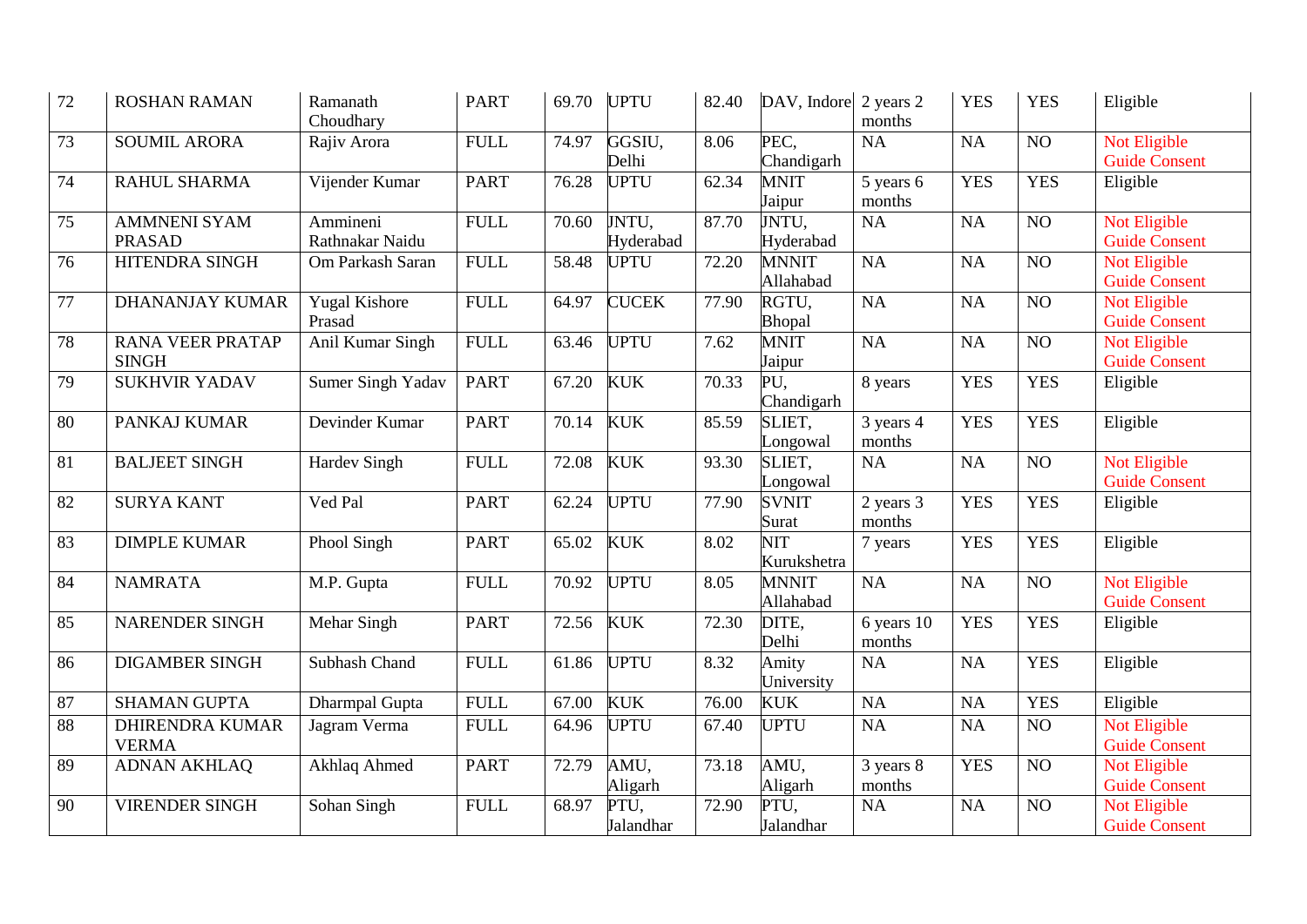| 91  | PRADEEP KUMAR                           | Jayshri Ram                  | ${\rm FULL}$ | 70.31 | RGPV,<br>Bhopal       | 82.00              | RGTU,<br>Bhopal          | NA                  | NA              | NO              | Not Eligible<br><b>Guide Consent</b>                          |
|-----|-----------------------------------------|------------------------------|--------------|-------|-----------------------|--------------------|--------------------------|---------------------|-----------------|-----------------|---------------------------------------------------------------|
| 92  | ANUJ KUMAR VIKAL                        | Shyam Singh                  | <b>FULL</b>  | 66.75 | INIT,<br>Jaipur       | 7.74               | <b>NIT</b><br>Raipur     | <b>NA</b>           | NA              | NO              | Not Eligible<br><b>Guide Consent</b>                          |
| 93  | PARAG JYOTI<br><b>BEZBARUAH</b>         | Pradip Kumar<br>Bezbaruah    | <b>FULL</b>  | 68.00 | <b>RTU</b>            | 93.30              | Tezpur<br>University     | <b>NA</b>           | NA              | NO              | Not Eligible<br><b>Guide Consent</b>                          |
| 94  | <b>ANKITESH</b><br><b>SHRIVASTAVA</b>   | Krishana Kant<br>Shrivastava | <b>FULL</b>  | 63.02 | CSVTU,<br>Bhilai      | 90.90              | CSVTU,<br><b>Bhilai</b>  | <b>NA</b>           | NA              | <b>YES</b>      | Eligible                                                      |
| 95  | PRABHAT RANJAN                          | Gopal Krishan<br>Agrawal     | <b>PART</b>  | 63.80 | <b>UPTU</b>           | 8.23               | <b>SVNIT</b><br>Surat    | 6 years             | <b>YES</b>      | <b>YES</b>      | Eligible                                                      |
| 96  | <b>SANDEEP KUMAR</b><br><b>SINGH</b>    | <b>Shiv Shanker Singh</b>    | <b>PART</b>  | 66.84 | <b>UPTU</b>           | 8.41               | $\Pi$<br>Roorkee         | 4 years 4<br>months | <b>YES</b>      | <b>YES</b>      | Eligible                                                      |
| 97  | <b>JAGANNATH PADHY</b>                  | Syama Sundar<br>Padhy        | <b>FULL</b>  | 77.20 | <b>BPUT</b>           | 85.00              | <b>BPUT</b>              | NA                  | NA              | NO              | <b>Not Eligible</b><br><b>Guide Consent</b>                   |
| 98  | <b>RAVIK</b>                            | Chanrappak                   | <b>FULL</b>  | 64.11 | <b>VTU</b>            | 75.70              | <b>VTU</b>               | <b>NA</b>           | NA              | $\overline{NO}$ | <b>Not Eligible</b><br><b>Guide Consent</b>                   |
| 99  | RAGHAVENDRA.H                           | Hampanna S                   | <b>FULL</b>  | 65.50 | <b>VTU</b>            | 76.59              | <b>VTU</b>               | <b>NA</b>           | NA              | $\overline{NO}$ | <b>Not Eligible</b><br><b>Guide Consent</b>                   |
| 100 | <b>VIJAY TRIPATHI</b>                   | Laxmi Kant Sharma            | <b>FULL</b>  | 70.00 | RGPV,<br>Bhopal       | 82.30              | RGPV,<br>Bhopal          | <b>NA</b>           | NA              | NO <sub>1</sub> | Not Eligible<br><b>Guide Consent</b>                          |
| 101 | <b>MOHAN LAL</b>                        | Satpal                       | <b>FULL</b>  | 68.31 | MDU,<br>Rohtak        | 71.30              | Chandigarh<br>University | <b>NA</b>           | NA              | $\overline{NO}$ | Not Eligible<br><b>Guide Consent</b>                          |
| 102 | <b>VIVEK SHARMA</b>                     | Vipin Sharma                 | <b>FULL</b>  | 67.30 | <b>UPTU</b>           | 8.40               | NIT<br>Warangal          | <b>NA</b>           | NA              | $\overline{NO}$ | <b>Not Eligible</b><br><b>Guide Consent</b>                   |
| 103 | <b>MANENDER KUMAR</b>                   | Karamvir Singh               | <b>FULL</b>  | 67.99 | MDU,<br>Rohtak        | 76.50              | <b>DTU</b>               | <b>NA</b>           | NA              | $\overline{NO}$ | <b>Not Eligible</b><br><b>Guide Consent</b>                   |
| 104 | <b>SAMIR KUMAR BERA</b>                 | Krishna Pada Bera            | <b>FULL</b>  | 49.97 | NIT<br>Surathkal      | 70.01              | Jadavpur<br>University   | <b>NA</b>           | NA              | $\overline{NO}$ | Not Eligible<br><b>B.</b> Tech Marks,<br><b>Guide Consent</b> |
| 105 | <b>SUSHANTA KUMAR</b><br><b>PRADHAN</b> | Gangadhar Pradhan            | <b>FULL</b>  | 60.00 | <b>BPTU</b>           | $\overline{79.00}$ | <b>BPTU</b>              | NA                  | $\overline{NA}$ | $\overline{NO}$ | Not Eligible<br><b>Guide Consent</b>                          |
| 106 | <b>ALOK KUMAR</b>                       | Virendra Narayan             | <b>FULL</b>  | 68.40 | <b>WBUT</b>           | 72.80              | <b>ISM</b><br>Dhanbad    | NA                  | NA              | NO              | Not Eligible<br><b>Guide Consent</b>                          |
| 107 | PAMMI KUMARI                            | <b>Birendra Prasad</b>       | <b>FULL</b>  | 80.06 | AKU,<br>Patna         | 8.69               | <b>ISM</b><br>Dhanbad    | NA                  | NA              | NO              | Not Eligible<br><b>Guide Consent</b>                          |
| 108 | NARENDRA KUMAR<br><b>JHA</b>            | Shri C. S. Jha               | <b>FULL</b>  | 63.96 | Gauhati<br>University | 84.30              | NIT<br>Agartala          | <b>NA</b>           | NA              | N <sub>O</sub>  | Not Eligible<br><b>Guide Consent</b>                          |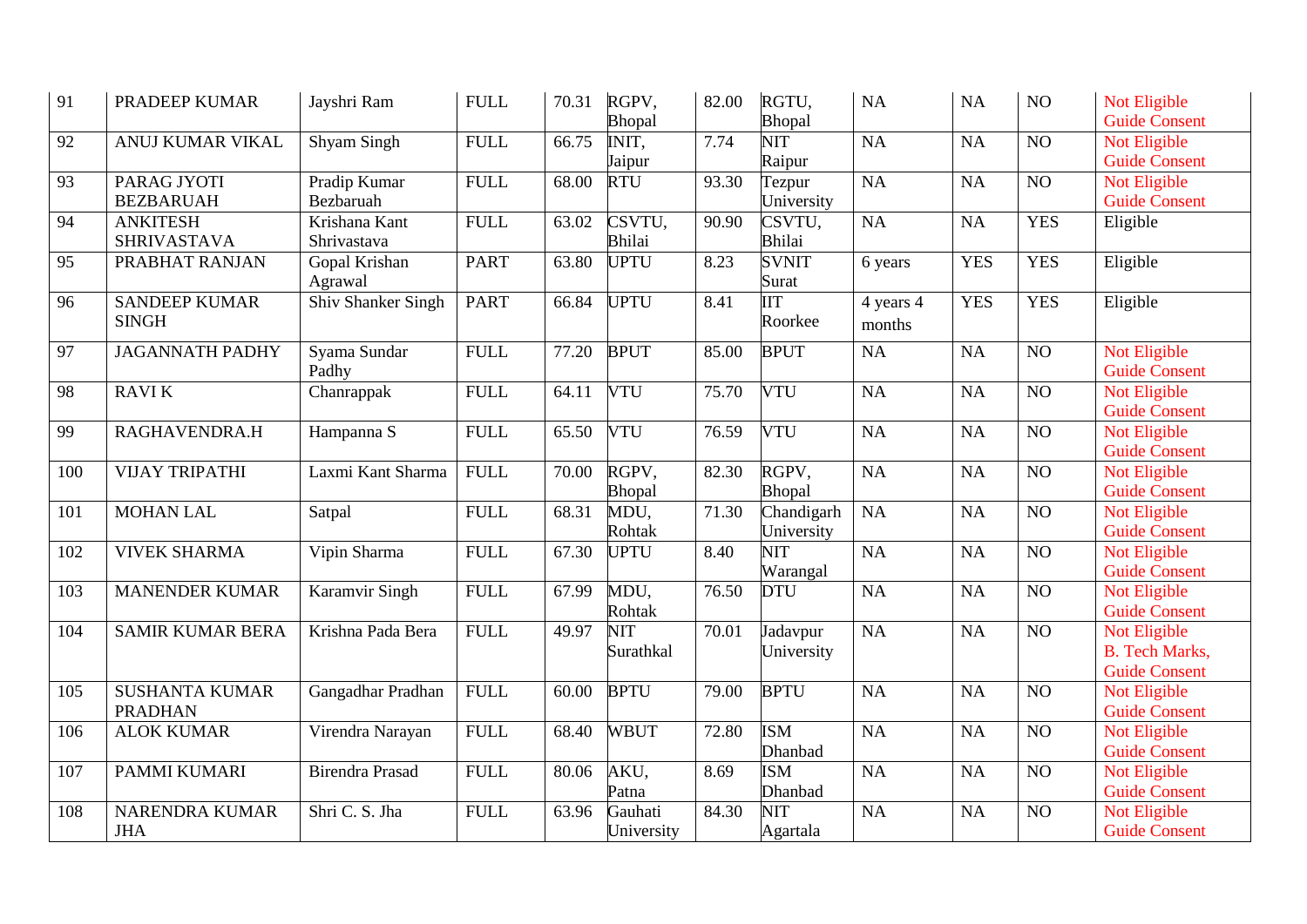| 109 | <b>SACHENDRA</b>                    | Late N K<br>Chaudhary    | <b>PART</b> | 65.85 | <b>UPTU</b>          | 7.18  | <b>MNIT</b><br>Jaipur     | 2 years 4<br>months | <b>YES</b>      | <b>YES</b>      | Eligible                                              |
|-----|-------------------------------------|--------------------------|-------------|-------|----------------------|-------|---------------------------|---------------------|-----------------|-----------------|-------------------------------------------------------|
| 110 | <b>DEVESH TRIPATHI</b>              | Shatrughan Tripathi      | <b>PART</b> | 60.78 | <b>UPTU</b>          | 69.10 | <b>MMMUT</b>              | 4 years 4<br>months | <b>YES</b>      | <b>YES</b>      | Eligible                                              |
| 111 | <b>ROHIT KUMAR</b>                  | Chunni Lal               | <b>FULL</b> | 77.24 | PTU,<br>Jalandhar    | 68.00 | Thapar<br>University      | NA                  | NA              | NO              | Not Eligible<br><b>Guide Consent</b>                  |
| 112 | <b>SANTOSH KUMAR</b>                | Kali Mahto               | <b>FULL</b> | 65.60 | <b>WBUT</b>          | 68.00 | Jadavpur<br>University    | <b>NA</b>           | NA              | N <sub>O</sub>  | <b>Not Eligible</b><br><b>Guide Consent</b>           |
| 113 | <b>AYAZ MEHMOOD</b>                 | Ejaz Ahmad Khan          | <b>PART</b> | 65.89 | AMU,<br>Aligarh      | 66.64 | AMU,<br>Aligarh           | 7 years 6<br>months | <b>YES</b>      | $\overline{NO}$ | <b>Not Eligible</b><br><b>Guide Consent</b>           |
| 114 | ANKUSH AGGARWAL                     | Nk Aggarwal              | <b>FULL</b> | 71.30 | <b>KUK</b>           | 79.00 | <b>KUK</b>                | NA                  | NA              | <b>YES</b>      | Eligible                                              |
| 115 | <b>NARENDER KUMAR</b>               | Kartar Singh             | <b>FULL</b> | 66.93 | <b>KUK</b>           | 61.65 | DCRUST,<br>Murthal        | NA                  | NA              | NO              | Not Eligible<br><b>Guide Consent</b>                  |
| 116 | <b>LALIT</b>                        | Ramphal                  | <b>FULL</b> | 60.20 | <b>KUK</b>           | 6.32  | DCRUST,<br>Murthal        | $\rm NA$            | NA              | N <sub>O</sub>  | Not Eligible<br>M.Tech Marks,<br><b>Guide Consent</b> |
| 117 | <b>ANIL KUMAR</b>                   | Mohinder Singh           | <b>PART</b> | 59.90 | <b>KUK</b>           | 72.10 | NIT<br>Kurukshetra        | 4 year 7<br>months  | $\overline{NO}$ | $\overline{NO}$ | Not Eligible<br>NOC, Guide<br>Consent                 |
| 118 | <b>RAVI BUTOLA</b>                  | Narayan Singh<br>Butola  | <b>PART</b> | 61.65 | GBPUAT,<br>Pantnagar | 8.26  | <b>DTU</b>                | 3 year 2<br>months  | NO              | <b>YES</b>      | Not Eligible<br><b>NOC</b>                            |
| 119 | HITESH SHARMA                       | Omkar Sharma             | <b>PART</b> | 64.50 | GCET,<br>Jammu       | 6.76  | <b>III</b><br>Roorkee     | <b>NA</b>           | <b>YES</b>      | <b>YES</b>      | Eligible                                              |
| 120 | <b>ANAMIKA MISHRA</b>               | Ram Lakhan<br>Mishra     | <b>FULL</b> | 6.83  | CSAUT,<br>Kanpur     | 9.54  | BVDU,<br>Pune             | <b>NA</b>           | NA              | NO              | Not Eligible<br><b>Guide Consent</b>                  |
| 121 | <b>RAJESH JAIN</b>                  | Anil Jain                | <b>FULL</b> | 67.83 | <b>KUK</b>           | 9.45  | <b>NIT</b><br>Kurukshetra | <b>NA</b>           | NA              | NO              | Not Eligible<br><b>Guide Consent</b>                  |
| 122 | <b>SUVENDU MOHANTY</b>              | Subodha Kumar<br>Mohanty | <b>FULL</b> | 7.32  | <b>BPUT</b>          | 7.73  | <b>NIT</b><br>Patna       | NA                  | <b>NA</b>       | N <sub>O</sub>  | Not Eligible<br><b>Guide Consent</b>                  |
| 123 | <b>LAXMAN KUMAR</b><br><b>SAHOO</b> | Dhruba Charan<br>Sahoo   | <b>FULL</b> | 7.00  | <b>BPUT</b>          | 8.71  | <b>BPUT</b>               | NA                  | NA              | $\overline{NO}$ | Not Eligible<br><b>Guide Consent</b>                  |
| 124 | PANKAJ SHARMA                       | Mathura Datt<br>Sharma   | <b>PART</b> | 70.80 | MDU,<br>Rohtak       | 71.51 | MDU,<br>Rohtak            | 8 years             | <b>YES</b>      | <b>YES</b>      | Eligible                                              |
| 125 | <b>NITTIN KUMAR</b>                 | Narinder Kumar           | <b>PART</b> | 75.06 | <b>KUK</b>           | 70.03 | MDU,<br>Rohtak            | 8 years             | <b>YES</b>      | <b>YES</b>      | Eligible                                              |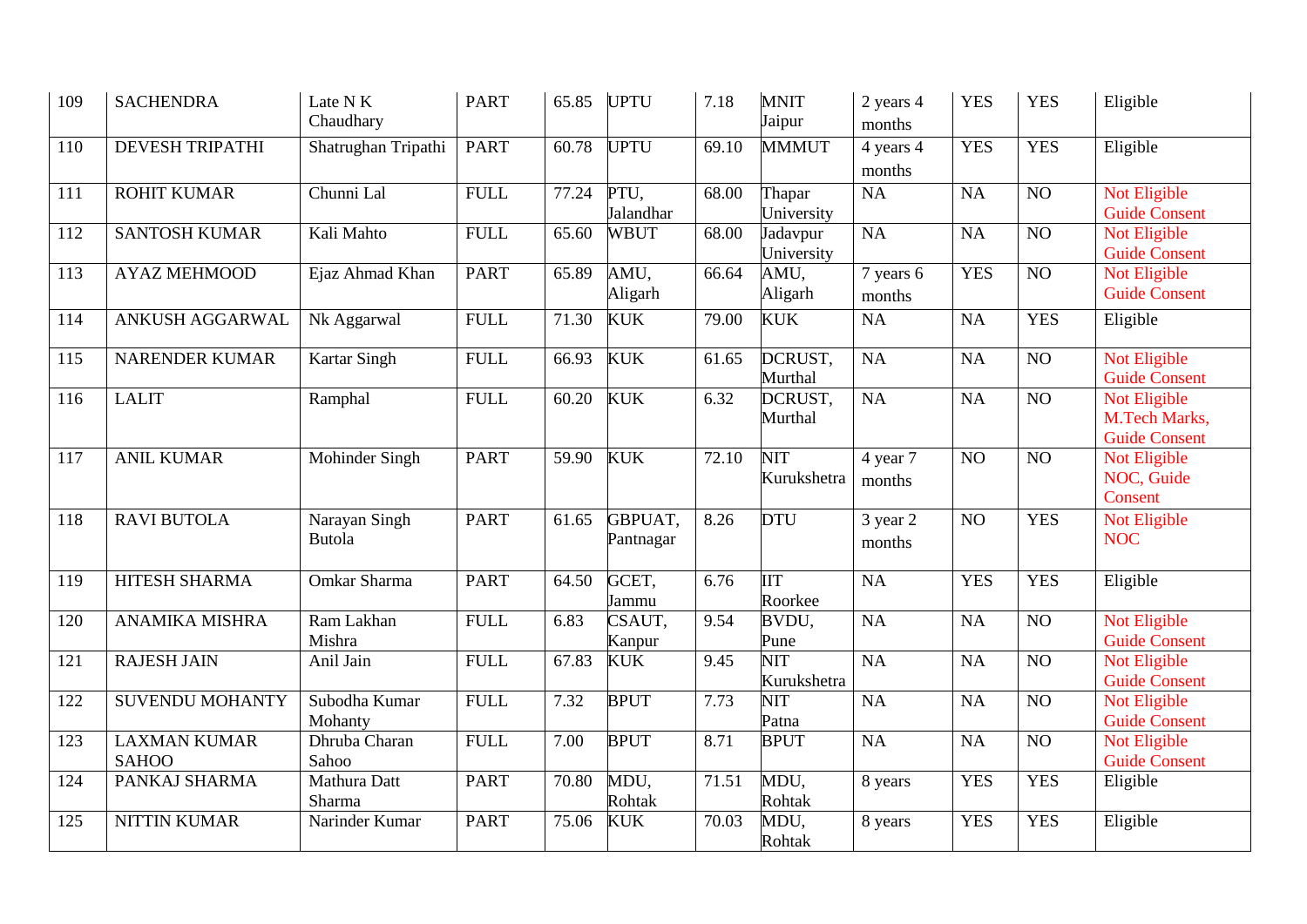| 126 | <b>PRASANTA</b><br><b>MAJUMDER</b> | Amal Chandra<br>Majumder      | ${\rm FULL}$    | 75.00 | TIT,<br>Agartala          | 8.56  | <b>NIT</b><br>Agartala    | NA                   | <b>NA</b>       | <b>YES</b>      | Eligible                             |
|-----|------------------------------------|-------------------------------|-----------------|-------|---------------------------|-------|---------------------------|----------------------|-----------------|-----------------|--------------------------------------|
| 127 | MANJUNATHA. M                      | Mahadevappa. N                | <b>FULL</b>     | 71.33 | VTU,<br>Balgaun           | 8.88  | VTU,<br>Balgaun           | NA                   | <b>NA</b>       | NO              | Not Eligible<br><b>Guide Consent</b> |
| 128 | <b>VIKAS SHARMA</b>                | Kuldeep Sharma                | <b>PART</b>     | 72.30 | <b>KUK</b>                | 9.30  | <b>NIT</b><br>Kurukshetra | More than<br>3 years | <b>YES</b>      | <b>YES</b>      | Eligible                             |
| 129 | <b>VIKAS GOYAL</b>                 | <b>Bhagwan</b> Goyal          | <b>PART</b>     | 74.17 | <b>KUK</b>                | 77.31 | MDU,<br>Rohtak            | 5 years              | <b>YES</b>      | $\overline{NO}$ | Not Eligible<br><b>Guide Consent</b> |
| 130 | <b>ASHWANI KUMAR</b>               | <b>Shamsher Singh</b>         | ${\hbox{FULL}}$ | 83.67 | MDU,<br>Rohtak            | 82.56 | MDU,<br>Rohtak            | NA                   | NA              | <b>YES</b>      | Eligible                             |
| 131 | NITESH KUMAR                       | Ranbir Singh                  | <b>FULL</b>     | 8.04  | <b>NIT</b><br>Kurukshetra | 8.22  | <b>KUK</b>                | NA                   | <b>NA</b>       | <b>YES</b>      | Eligible                             |
| 132 | <b>RAJESH BAITHA</b>               | Ramdayal Baitha               | <b>FULL</b>     | 64.10 | KDK,<br>Nagpur            | 69.40 | <b>NIT</b><br>Warangal    | NA                   | NA              | NO              | Not Eligible<br><b>Guide Consent</b> |
| 133 | <b>RAVINDER KUNDU</b>              | Raghbir Singh                 | <b>FULL</b>     | 67.99 | <b>KUK</b>                | 77.53 | MDU,<br>Rohtak            | NA                   | NA              | NO              | Not Eligible<br><b>Guide Consent</b> |
| 134 | <b>UDIT JOSHI</b>                  | N C Joshi                     | <b>FULL</b>     | 61.00 | <b>UTU</b>                | 68.00 | UTU                       | NA                   | <b>NA</b>       | N <sub>O</sub>  | Not Eligible<br><b>Guide Consent</b> |
| 135 | <b>AKASH</b>                       | Satbir Sharma                 | ${\hbox{FULL}}$ | 64.65 | <b>KUK</b>                | 7.99  | DCRUST,<br>Murthal        | NA                   | <b>NA</b>       | <b>YES</b>      | Eligible                             |
| 136 | <b>ATUL RAJ</b>                    | Ram Mehar                     | <b>FULL</b>     | 71.67 | <b>KUK</b>                | 87.90 | <b>KUK</b>                | NA                   | NA              | NO              | Not Eligible<br><b>Guide Consent</b> |
| 137 | <b>SURENDER</b>                    | Ajit Singh                    | <b>FULL</b>     | 60.00 | MDU,<br>Rohtak            | 62.79 | DCRUST,<br>Murthal        | $\overline{NA}$      | NA              | $\overline{NO}$ | Not Eligible<br><b>Guide Consent</b> |
| 138 | <b>SACHIN RATHORE</b>              | Ram Pal Singh                 | <b>PART</b>     | 66.75 | <b>UPTU</b>               | 7.53  | JMI,<br>Delhi             | More than<br>5 years | <b>YES</b>      | <b>YES</b>      | Eligible                             |
| 139 | KULDEEP SINGH                      | Kehar Singh                   | <b>FULL</b>     | 67.05 | <b>KUK</b>                | 88.80 | <b>KUK</b>                | NA                   | NA              | $\overline{NO}$ | Not Eligible<br><b>Guide Consent</b> |
| 140 | <b>RAHUL KUMAR</b>                 | Sanjiv Kumar                  | <b>FULL</b>     | 69.62 | MDU,<br>Rohtak            | 8.84  | <b>KUK</b>                | $\overline{NA}$      | $\overline{NA}$ | $\overline{NO}$ | Not Eligible<br><b>Guide Consent</b> |
| 141 | <b>MANISH KUMAR</b>                | Rajender Singh                | <b>PART</b>     | 65.52 | MDU,<br>Rohtak            | 7.52  | YMCAUST,<br>Faridabad     | More than<br>3 years | <b>YES</b>      | $\overline{NO}$ | Not Eligible<br><b>Guide Consent</b> |
| 142 | <b>SONAM SANDHU</b>                | <b>Balraj Singh</b><br>Sandhu | <b>FULL</b>     | 75.47 | GJUS&T,<br>Hisar          | 73.33 | GJUS&T,<br>Hisar          | NA                   | <b>NA</b>       | <b>YES</b>      | Eligible                             |